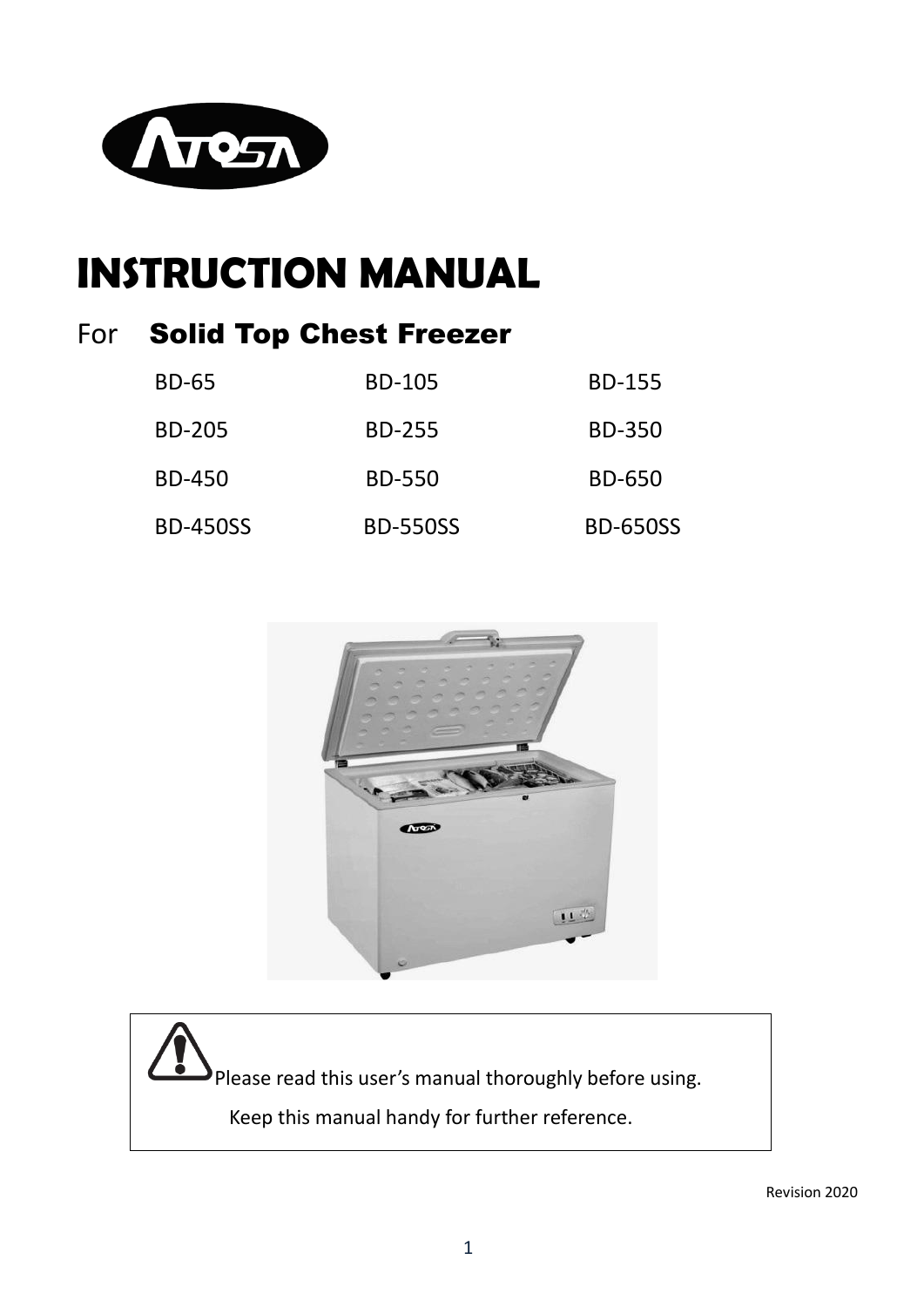### Warranty Information

#### **One YEAR WARRANTY**

All claims for parts or labor must be made directly through Atosa.All claims must include: model number of the unit. the serial number. proof of purchase, date of

installation. and all pertinent information supporting the alleged defect.In case of compressor replacement under warranty.either compressor or compressor tag must be returned to Atosa along with above listed information. **Failure to comply with warranty policies will result in voiding claims.**

#### **One Year Parts & Labor Warranty**

Atosa warrantsall new refrigerated components. such as the cabinet and all parts, to be free from defects in materials or workmanship. Atosa's obligation under this

warranty is limited to a period of one (1) years from the date of original installation or 15 months after shipment date from Atosa. whichever occurs first. All parts covered under this warranty that are defective within one(1) years oforiginal installation or fifteen (15) months after shipment date from manufacturer, whichever occurs first, are limited to repair or replacement (including labor charges, of defective parts or assemblies) The labor warranty shall include standard straight time labor charges only and reasonable travel time, as determined byAtosa.

#### **Additional Four Year Compressor Warranty**

In addition to the one(1) Year warranty stated above. Atosa warrants its sealed compressor to be free from defects in both material and workmanship under normal and proper use and maintenance service for a period offour (4) additional years from the date of original installation,but not to exceed five (5) years. Compressors that have been determined to be defective from Atosa within this extended period will be either repaired or replaced with a compressor or compressor parts of similar design and capacity according to Atosa'sdiscretion . The four (4) year extended compressor warranty applies only to sealed parts of the compressor and does not apply to any other parts or components. This includes. the cabinet, paint finish, temperature control, refrigerant, metering device, motor starting equipment, fan assembly and other electrical components, etc.

#### **Compressor Warranty**

The five-year compressor warranty detailed above will be voidifthe following procedure is not carefully adhered to:

1 .This system contains refrigerant and lubricant. The lubricant has rapid moisture absorbing qualities.

2.Drier replacement is very important and must be changed when a system is opened for servicing.

3.Micron level vacuums must be achieved to insure low moisture levels in the System.

4.Compressor must be obtained through Atosa unless otherwise specified in writing through Atosa's warranty department.

#### **What is Not Covered by This Warranty**

Atosa's sole obligation under this warranty is limited to either repair or replacement of parts, subject to the additional limitations below This warranty neither assumes nor authorizes any person to assume obligations other than those expressly covered by this warranty.

**NO CONSEQUENTIAL DAMAGES:** ATOSA IS NOT RESPONSIBLE FOR ECONOMIC LOSS; PROFIT LOSS; OR SPECIAL. IN DIRECT, OR CONSEQUENTIAL DAMAGES,INCLUDING WITHOUT LIMITATION, LOSSES. OR DAMAGES ARISING FROM FOOD OR PRODUCT SPOILAGE,REGARDLESS OF WHETHER OR NOT THEY RESULT FROM REFRIGERATION FAILURE.

**WARRANTY IS NOT TRANSFERABLE:** This warranty is not assignable and applies only in favor ofthe original purchase /user to whom delivered. ANY SUCH ASSIGNMENT OR TRANSFER SHALL VOID THEWARRANNTIES HEREIN

AND SHALL VOID ALL WARRANTIES. EXPRESS OR IMPLIED. INCLUDING ANY WARRANTY OF MERCHANTABILITY OR LABOR COVERAGE FOR COMPONENT FAILURE OR OTHERTHE WARRANTY PACKET PROVIDED WITH THE UNIT.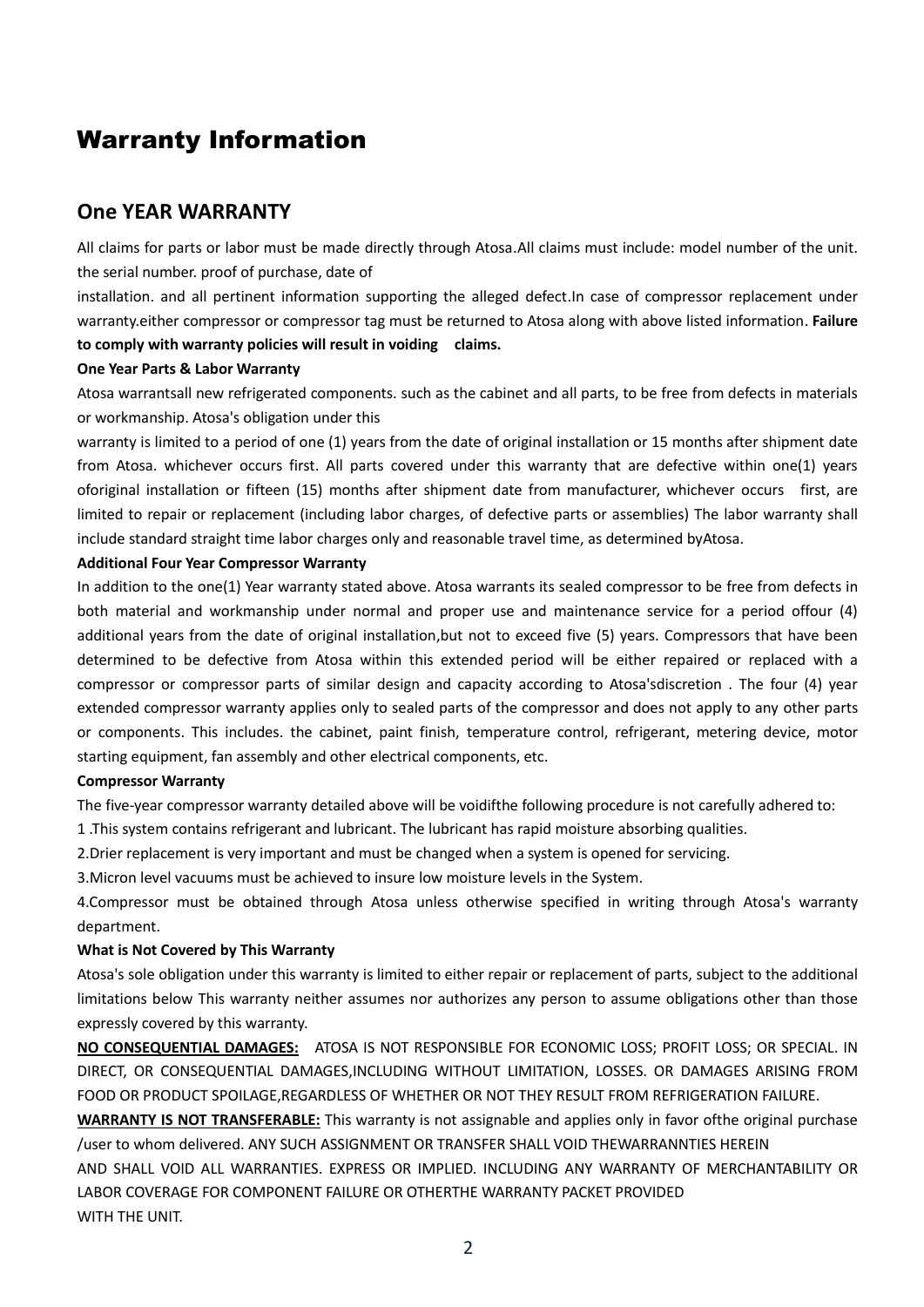#### ALTERATION.NEGLECT.ABUSE. MISUSE, ACCIDENT, DAMAGE DURING TRANSIT OR INSTALLATION, FIRE, FOOD, OR ACTS OF GOD:

Atosa is not responsible for the repair or replacement of any parts that are determined to have been subjected after the date of manufacture to alteration, neglect, abuse, misuse, accident, damage during transit or installation, fire, flood, or act of God.

**IMPROPER ELECTRICAL CONNECTIONS:**Atosa IS NOT RESPONSIBLE FOR THE REPAIR OR REPLACEMENT OF FAILED OR DAMAGED COMPONENTS RESULTING FROM ELECTRICAL POWER FAILURE, THE USE OF EXTENSION CORDS, LOW VOLTAGE, OR VOLTAGE DROPS TO THE UNIT.

THE ONE(1) YEAR PARTS & LABOR WARRANTYAND THE ADDITIONAI FOUR (4) YEAR COMPRESSOR WARRANTY ARE AS DESCRIBED ABOVE. THESE WARRANTIES ARE EXCLUSIVE AND IN LIEU OF ALL OTHER WARRANTIES, INCLUDING IMPLIED WARRANTY AND MERCHANTABILITY OR FITNESS FOR A PARTICULARPURPOSE. THERE ARE NO WARRANTIES WHICH EXTEND BEYOND THE DESCRIPTION ON THE FACE HEREOF.

**Outside U.S. and Canada:**This warranty does nor apply to areas oursidethe continent of the United States. Atosa is not responsible for any warranty claims made on products sold or used in such areas.

\*In some cases. a 25 % restocking fee may be charged to a buyer for returned items.\*

Atosa may at any time modify our equipment in order to provide and insure a superior product. Change is sometimes necessary to keep up with today's high standards in our industry. Atosa reserves the final interpretation of all public material.



### Important Child Safety

Destroy or recycle the carton, plastic bags, and any exterior wrapping material

immediately after the unit is unpacked. Children should **never** use these items

to play.

## Product Information

### **--Preface**

This instruction manual provides all the necessary information regarding:

- ⚫ Use of the freezer
- ⚫ Technical specifications
- ⚫ Installation and handling
- ⚫ Operator procedures and instructions
- ⚫ Maintenance operation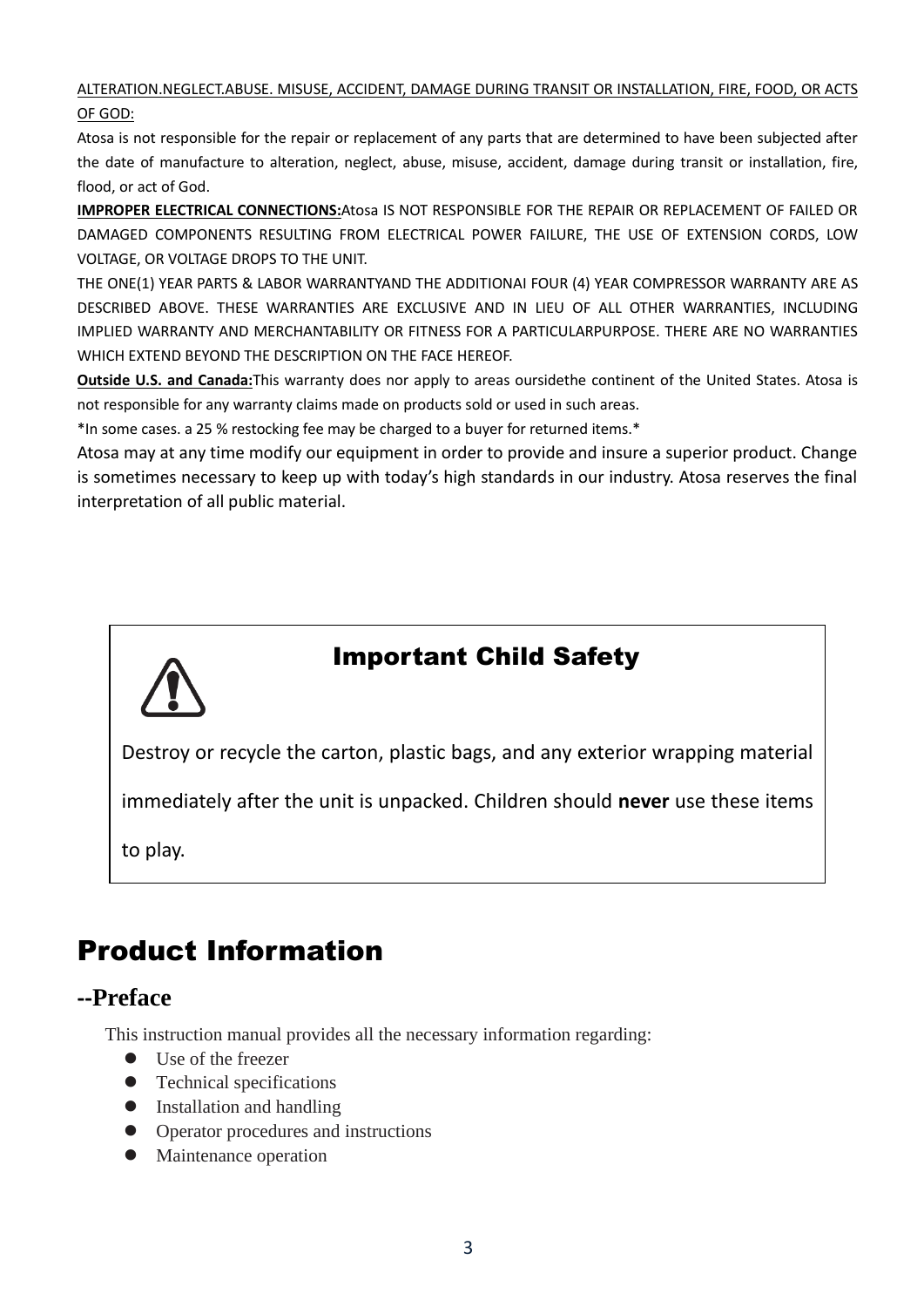The manual is to be considered an integral part of the freezer and should be stored in a safe place for future references to insure a long life of the freezer.



### **ATTENTION**

The manufacturer cannot be held liable in the following cases:

- ⚫ Improper installation(not in accordance with the guidelines indicated herein)
- ⚫ Misuse of the freezer
- Power supply defects
- **•** Improper or inadequate maintenance
- ⚫ Unauthorized modification or tampering
- ⚫ Use of non-original spare parts
- ⚫ Partial or total failure to comply with the instructions

All electrical equipment can be hazardous to health. Current standards and legal requirements must be complied with during the installation and use of any equipment.

#### **--Use of this equipment**

The freezers are for preserving packaged foods **(**foods that are bottled, canned, cartoned,securely bagged, or securely wrapped in a container).

The operating temperature for frozen food maintenance is:

■ Between -8°F and -1°F at room temperature of 109°F and 60% RD.

|               | Rated    | Rated     | Refrigrant/ | <b>Net</b>  | Temperature    | Net weight |
|---------------|----------|-----------|-------------|-------------|----------------|------------|
| Model         | Electric | Frequency | Charging(g) | Capacity(L) | °C)            | (KG)       |
|               |          | (Hz)      |             |             |                |            |
| <b>BD-65</b>  | 220~240V | 50        | R600a /40   | 60          | $\leqslant$ 18 | 28         |
| <b>BD-105</b> | 220~240V | 50        | R600a /50   | 97          | $\leqslant$ 18 | 30.5       |
| <b>BD-155</b> | 220~240V | 50        | R600a /54   | 148         | $\leqslant$ 18 | 38.5       |
| <b>BD-205</b> | 220~240V | 50        | R600a /65   | 197         | $\leqslant$ 18 | 40         |
| <b>BD-255</b> | 220~240V | 50        | R600a /72   | 247         | $\leqslant$ 18 | 43.5       |
| <b>BD-350</b> | 220~240V | 50        | R600a /78   | 272         | $\leqslant$ 18 | 52         |
| BD-450/450SS  | 220~240V | 50        | R600a /86   | 358         | $\leqslant$ 18 | 60         |
| BD-550/550SS  | 220~240V | 50        | R600a /95   | 450         | $\leqslant$ 18 | 75         |
| BD-650/650SS  | 220~240V | 50        | R600a /100  | 550         | $\leqslant$ 18 | 82         |

#### **--Technical Specification**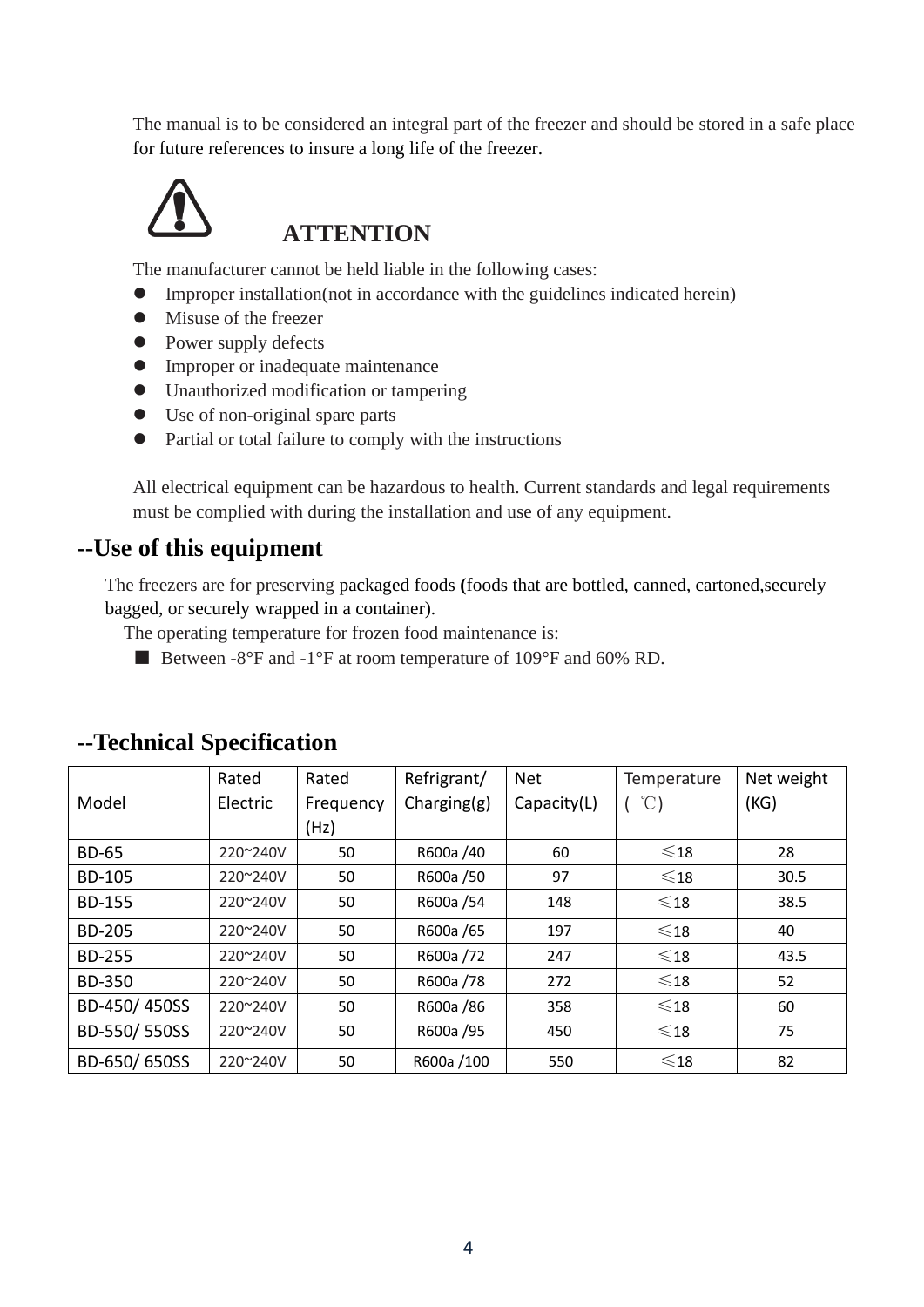## Installation Instruction

### --Unpacking and Handling

The freezer is in the package of cardboard box with foam boards protect when it arrives at user's place. The freezer must be transported and handled with care to avoid posing a hazard to persons or property. Never place a freezer on its side or turn it upside down as this may damage or impair operation of the refrigerated unit.

We can notheld liable for any damage or defects arising directly or indirectly from improper handling of the equipment or non-compliance with the safeguards illustrated above.

### -- Side clearance for the freezer

Install the freezer in an indoor and well-ventilated area with even flat ground. Keep side clearance for the freezer, leave a 3 inch (75mm) clearance at each side of the freezer for adequate air circulation.



### --Electric connection

**WARING** Electric connection must be carried out by professional and qualified persons

The mains voltage corresponds to the voltage on the freezer220-240VAC; to ensure proper operation it is essential for the power supply voltage to come within a range of +/-10% of the unit's rated voltage.

The freezer should be plugged into a grounded and properly-sized electrical outlet with appropriate overcurrent protection. Please refer to the electrical requirements on the nameplate.

Make sure that your unit has its own dedicated outlet. Do not use an extension cord.

Do not cut, remove or bypass the grounding prong





### **--Door handle Installation**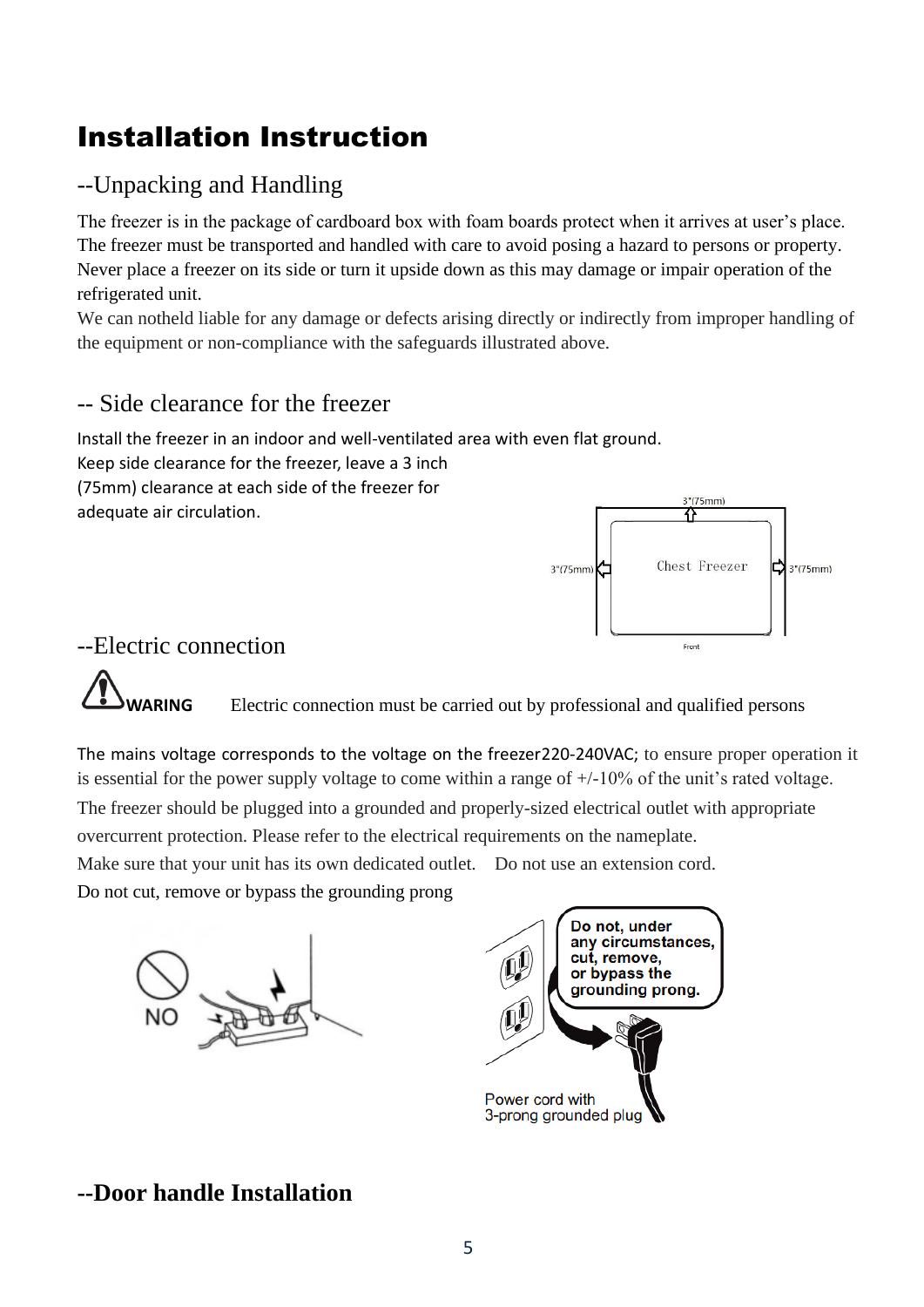ALL the model have extension door handle, it need to be installed at field when the freezer is located in the user place, the door handle parts are packed in a bag inside cabinet when freezer arrive at user location.

The procedure of handle installation is:

- ⚫ Install the handle frame at the front edge of door according to existing screw hole located at door;
- Install door lock latch on the cabinet according to screw holes located at front of cabinet;
- ⚫ Install the handle cover on the handle frame.



## Operation Instruction

### **--Setting temperature control**

For safe food storage, let the freezer run for 4 hours continuously, before placing food into the cabinet.

The temperature setting of the freezer can be adjusted by moving the thermostat axis position. It can be changed with screw driver or a coin shaped tool.The recommended setting for the freezer is at position "4". Turn axis to its original position when the articles are frozen. Do not fast freeze for more than 4-5 hours. To decrease the temperature (colder), turn towards position close "7". To increase the temperature (warmer), turn towards position close "1".





Setting the temperature control to the coldest setting may causethe evaporator coil to freeze and ice up. This will eventuallyresult in a warmer cabinet temperature.

### Maintenance Instruction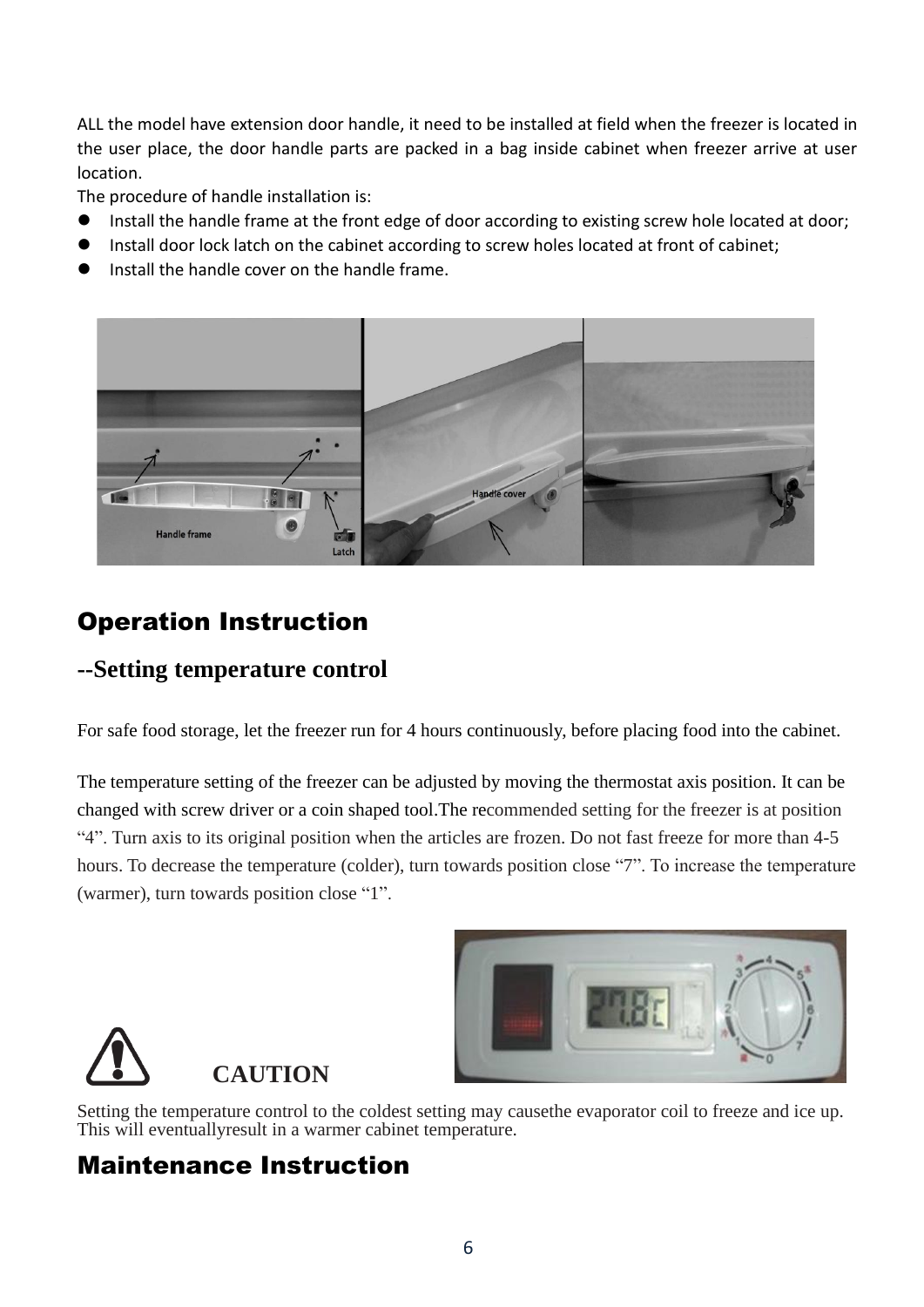### **--Care and Cleaning**

The freezer should be cleaned periodically; generally clean it every 30-45 days. Unplug before cleaning and use a soft cloth with a solution of warm water and mild soap to scrub inside and outside of the cabinet.

Do not use acids, chemical thinner, gasoline or benzene for cleaning any part of the chest freezer. Dry it with a soft cloth. Never use water to rinse the freezer.

### **--Defrost**

If the frost on the interior walls is more than 1/4", defrosting should be done.

Method of defrosting:

1) Unplug the unit. Remove all contents of the freezer. After the freezer temperature rises, frost will melt or scale off.

2) To speed up defrosting, place a pan of hot water into the unit and close the door. After defrosting, drain the water through the drain hole at bottom of cabinet, and then use a soft cloth to dry the interior walls. Plug unit in and resume operation. Wait until unit reaches desired temperature before returning product to the freezer.

Remember replace the drain plugs when defrosting and cleaning are completed. If the drain is left open, warm air may enter the freezer.

Note: Never use sharp utensils or ice scrapers to scrape off frost.



### Technical Service Information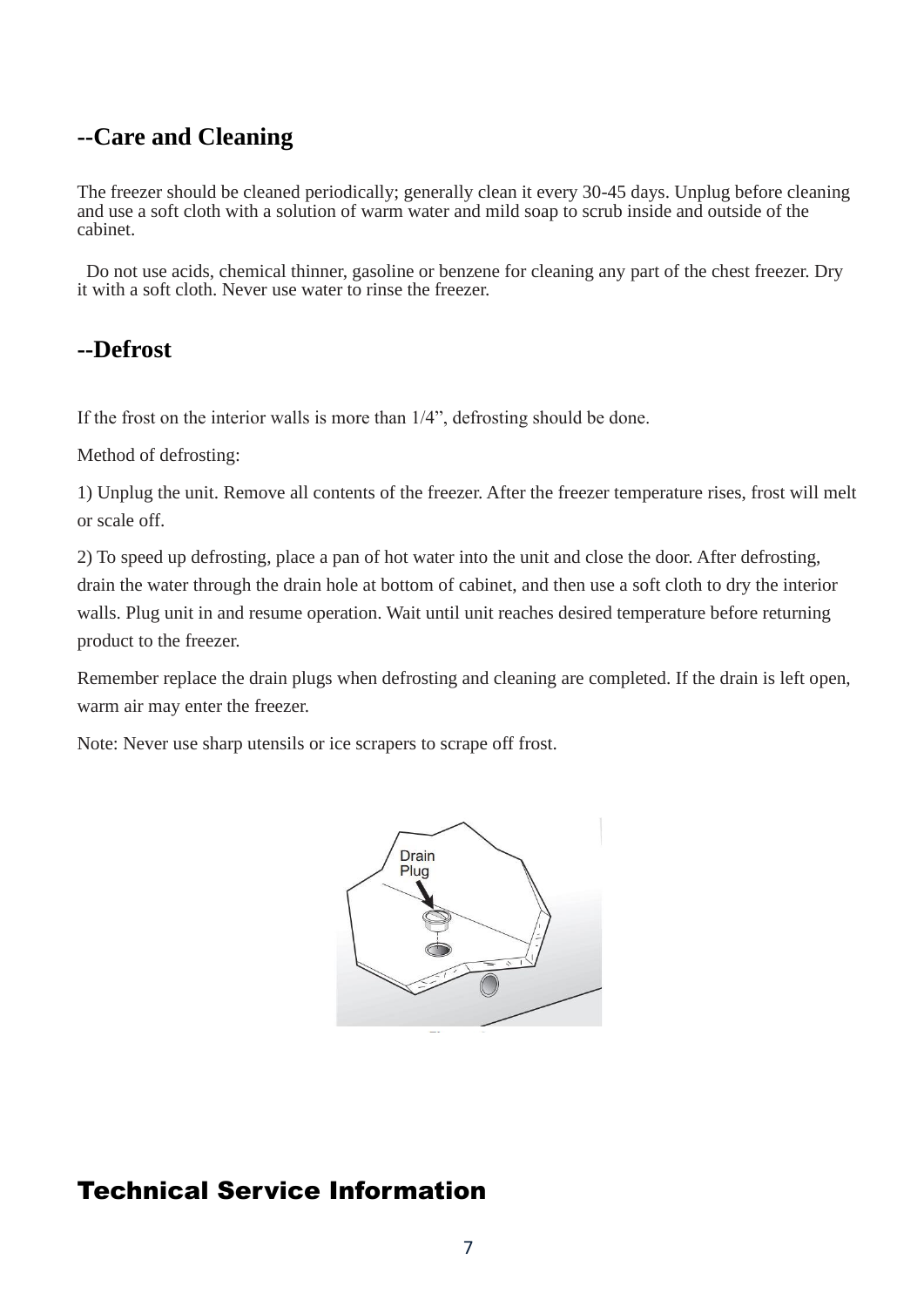## **--Explore view**



## **--Service part list**

| No in explode view | Description                  | Service Part No        |
|--------------------|------------------------------|------------------------|
| 1                  | Door for BD-65               | <b>BD65P001</b>        |
|                    | Door for BD-105              | BD105P001              |
|                    | Door for BD-155              | BD155P001              |
|                    | Door for BD-205              | <b>BD205P001</b>       |
|                    | Door for BD-255              | BD255P001              |
|                    | Door for BD-350              | BD350P001              |
|                    | Door for BD-450 $/450SS$     | BD450P001 /BD450SSP001 |
|                    | Door for BD-550 $/550SS$     | BD550P001/BD550SSP001  |
|                    | Door for BD-650 /650SS       | BD650P001/BD650SSP001  |
| $\overline{2}$     | Door Gasket for BD-65        | <b>BD65P002</b>        |
|                    | Door Gasket for BD-105       | BD105P002              |
|                    | Door Gasket for BD-155       | BD155P002              |
|                    | Door Gasket for BD-205       | <b>BD205P002</b>       |
|                    | Door Gasket for BD-255       | BD255P002              |
|                    | Door Gasket for BD-350       | <b>BD350P002</b>       |
|                    | Door Gasket for BD-450/450SS | BD450P002              |
|                    | Door Gasket for BD-550/550SS | BD550P002              |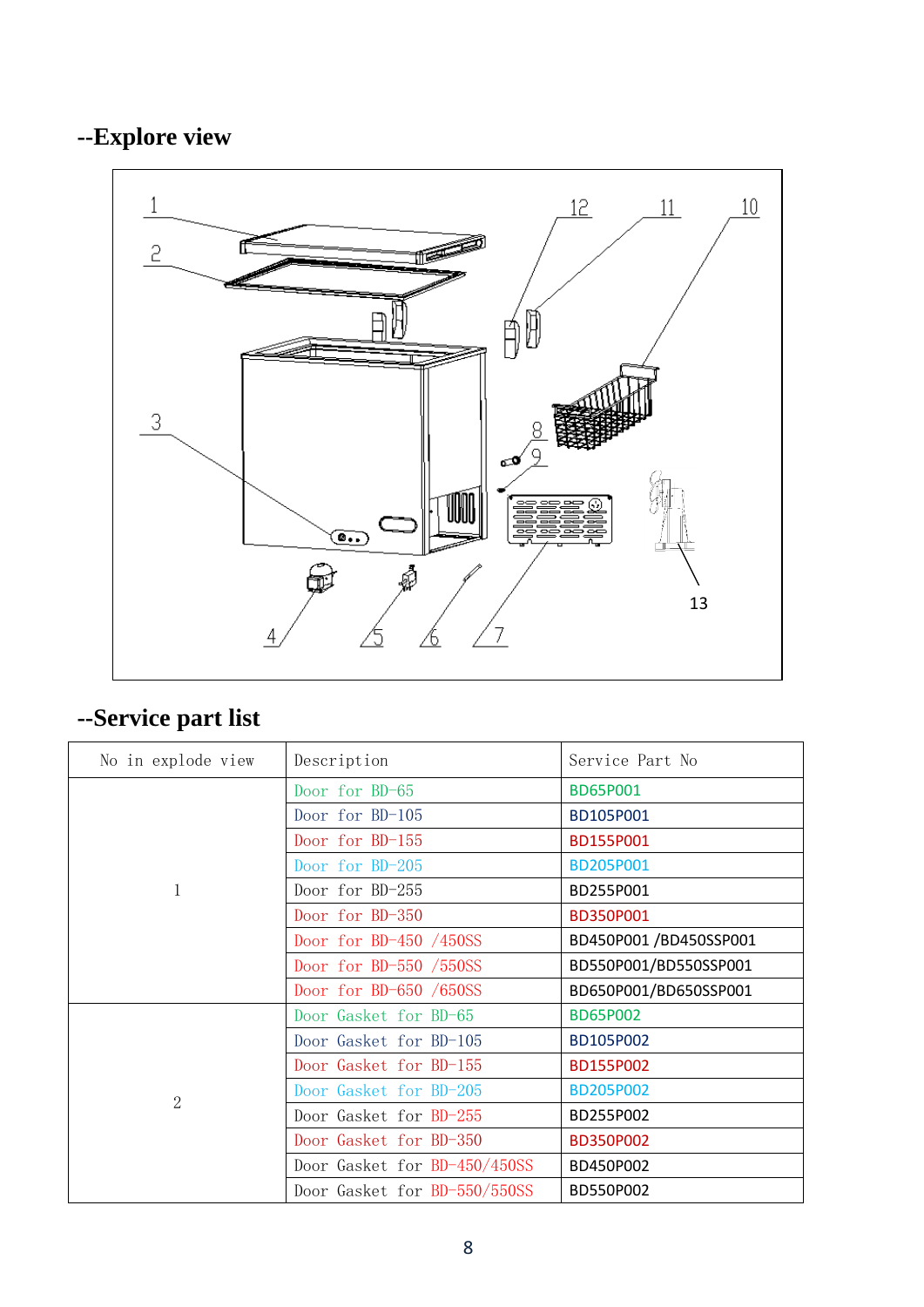|                | Door Gasket for BD-650/650SS                                                         | BD650P002        |
|----------------|--------------------------------------------------------------------------------------|------------------|
| 3              | Control Panel for<br>BD/65/105/155/205/255/350/450/                                  | <b>BD65P003</b>  |
|                | 550/650/450SS/550SS/650SS                                                            |                  |
|                | Compressor for BD-65                                                                 | <b>BD65P004</b>  |
|                | Compressor for BD-105                                                                | BD105P003        |
|                | Compressor for BD-155                                                                | BD155P003        |
|                | Compressor for BD-205                                                                | <b>BD205P003</b> |
| $\overline{4}$ | Compressor for BD-255                                                                | BD255P003        |
|                | Compressor for BD-350                                                                | <b>BD350P003</b> |
|                | Compressor for BD-450/450SS                                                          | BD450P003        |
|                | Compressor for BD-550/550SS                                                          | BD550P003        |
|                | Compressor for BD-650/650SS                                                          | BD650P003        |
|                | Thermostat for                                                                       |                  |
| $\mathbf 5$    | BD/65/105/155/205/255/350/450/                                                       | <b>BD65P005</b>  |
|                | 550/650/450SS/550SS/650SS                                                            |                  |
|                | Filter for                                                                           |                  |
| 6              | BD/65/105/155/205/255/350/450/                                                       | <b>BD65P006</b>  |
|                | 550/650/450SS/550SS/650SS                                                            |                  |
|                | Compressor cover board for BD-65                                                     | <b>BD65P007</b>  |
|                | Compressor cover board for                                                           | BD105P004        |
|                | $BD-105$                                                                             |                  |
| $\overline{7}$ | Compressor cover board for<br>$BD-155$                                               | BD155P004        |
|                | Compressor cover board for<br>$BD-205$                                               | <b>BD205P004</b> |
|                | Compressor cover board for<br>$BD-255$                                               | BD255P004        |
|                | Compressor cover board for<br>$BD-350$                                               | BD350P004        |
|                | Compressor cover board for<br>BD-450/450SS                                           | BD450P004        |
|                | Compressor cover board for<br>BD-550/550SS                                           | BD550P004        |
|                | Compressor cover board for<br>BD-650/650SS                                           | BD650P004        |
| $8\,$          | Outter Drain plug for<br>BD/65/105/155/205/255/350/450/<br>550/650/450SS/550SS/650SS | <b>BD65P008</b>  |
| $\overline{9}$ | Inner Drain plug for<br>BD/65/105/155/205/255/350/<br>450/550/650/450SS/550SS/650SS  | <b>BD65P009</b>  |
| 10             | Basket for BD65/105/155/205/255                                                      | <b>BD65P010</b>  |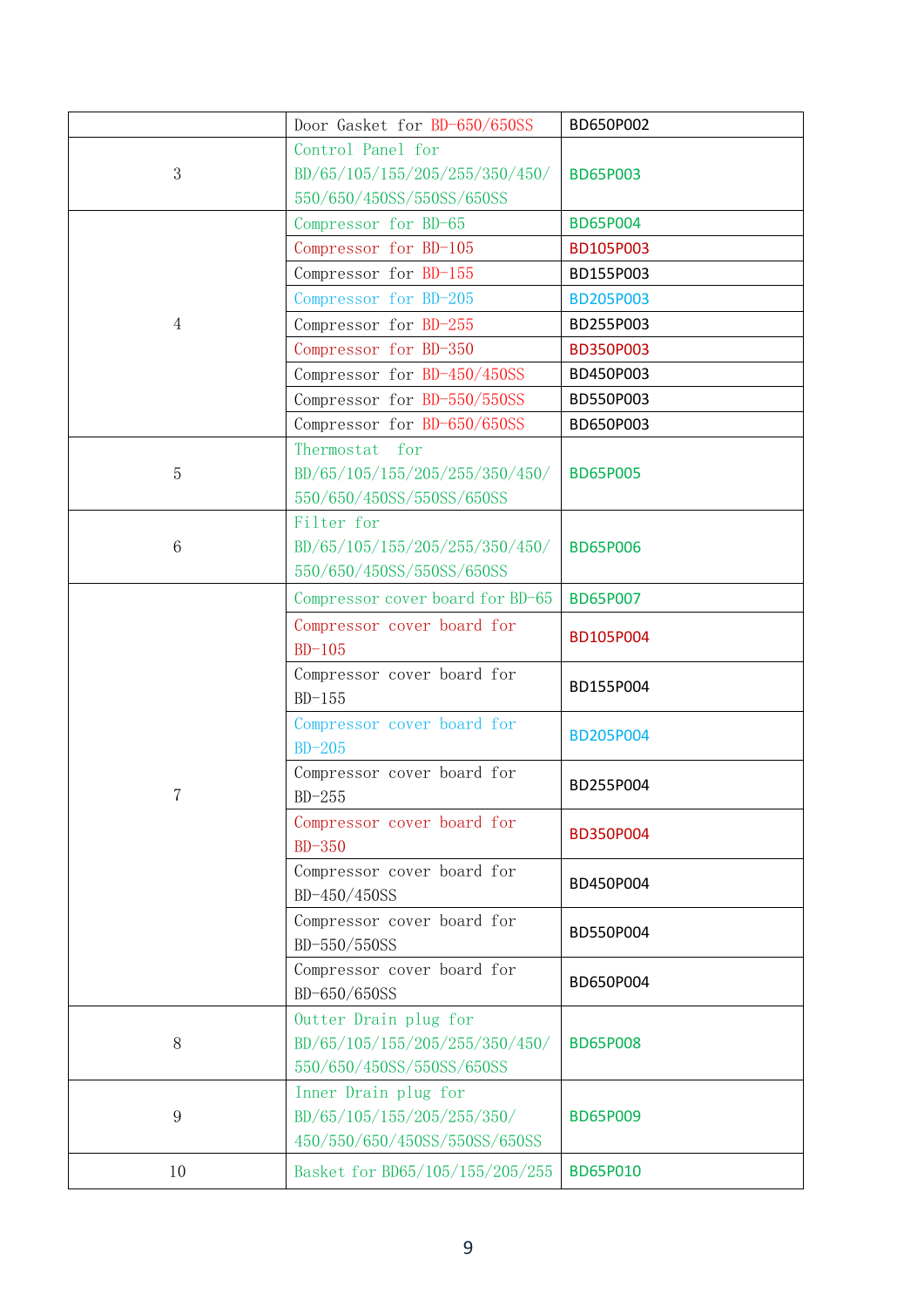|                            | Basket for BD350<br>/450/550/650/450SS/550SS/650SS                          | <b>BD350P005</b> |
|----------------------------|-----------------------------------------------------------------------------|------------------|
| 11                         | Hinge Cover for<br>BD65/105/155/205/255                                     | BD65P011         |
|                            | Hinge Cover for<br>BD350/450/550/650/450SS/550SS/<br>650SS                  | <b>BD350P006</b> |
| 12                         | Door Hinge for<br>BD65/105/155/205/255                                      | <b>BD65P012</b>  |
|                            | Door Hinge for<br>BD350/450/550/650/450SS/550SS/<br>650SS                   | BD350P007        |
| 13                         | Fan MOTOR for<br>BD65/105/155/205/255/350/<br>450/550/650/450SS/550SS/650SS | BD65P013         |
| Not showed in explode view | Door Handle for<br>BD255/350/450/550/650                                    | BD255P005        |
| Not showed in explode view | Caster for<br>BD65/105/155/205/255/350/450/5<br>50/650/450SS/550SS/650SS    | <b>BD65P014</b>  |

### **--Electric Connection Diagram**